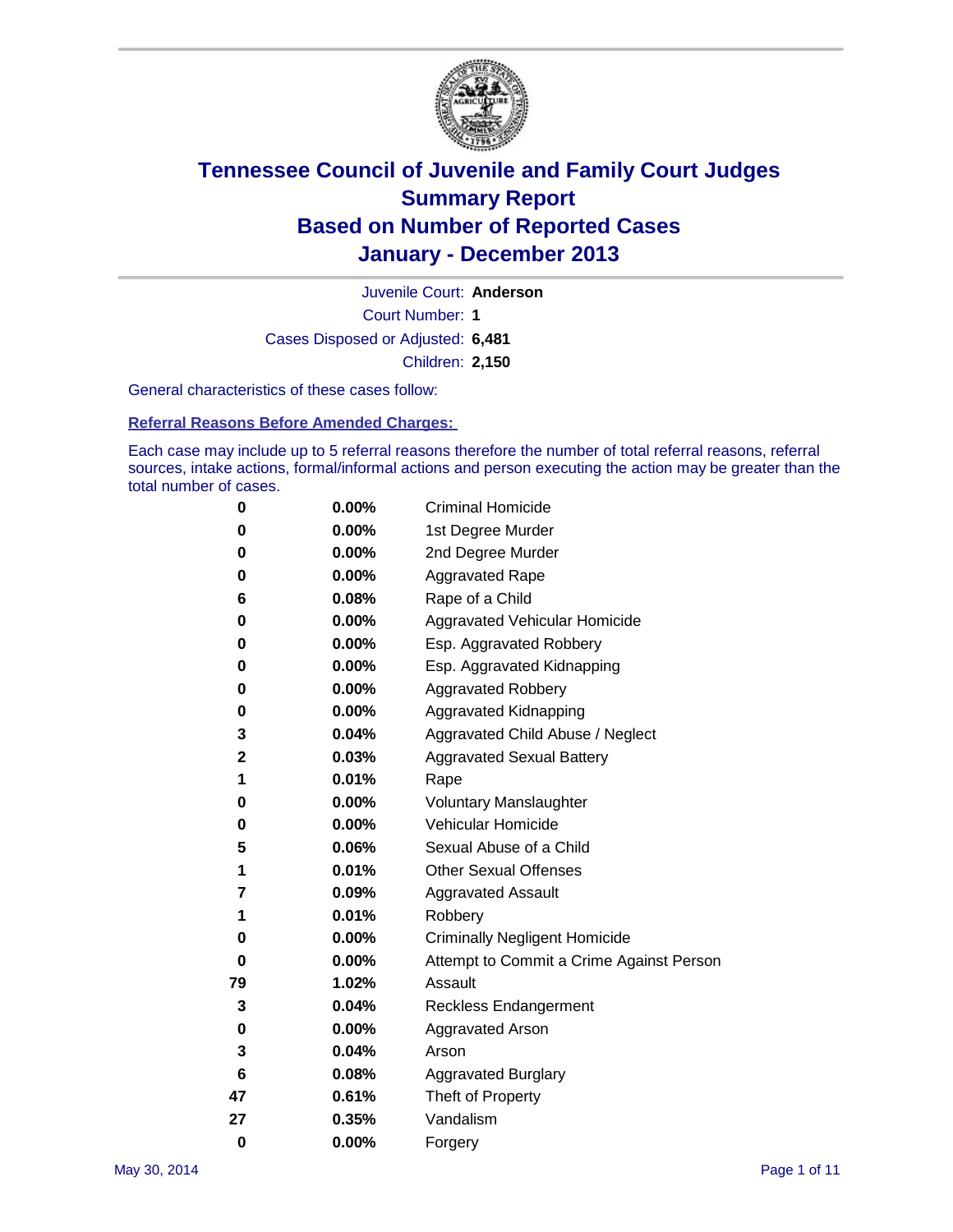

Juvenile Court: **Anderson**

Court Number: **1**

Cases Disposed or Adjusted: **6,481**

Children: **2,150**

### **Referral Reasons Before Amended Charges:**

Each case may include up to 5 referral reasons therefore the number of total referral reasons, referral sources, intake actions, formal/informal actions and person executing the action may be greater than the total number of cases.

| 0           | 0.00% | <b>Worthless Checks</b>                                     |
|-------------|-------|-------------------------------------------------------------|
| 0           | 0.00% | Illegal Possession / Fraudulent Use of Credit / Debit Cards |
| 8           | 0.10% | <b>Burglary</b>                                             |
| 0           | 0.00% | Unauthorized Use of a Vehicle                               |
| 0           | 0.00% | <b>Cruelty to Animals</b>                                   |
| 0           | 0.00% | Sale of Controlled Substances                               |
| 12          | 0.16% | <b>Other Drug Offenses</b>                                  |
| 12          | 0.16% | Possession of Controlled Substances                         |
| 0           | 0.00% | <b>Criminal Attempt</b>                                     |
| 0           | 0.00% | Carrying Weapons on School Property                         |
| 1           | 0.01% | Unlawful Carrying / Possession of a Weapon                  |
| 5           | 0.06% | <b>Evading Arrest</b>                                       |
| 3           | 0.04% | Escape                                                      |
| 0           | 0.00% | Driving Under Influence (DUI)                               |
| 5           | 0.06% | Possession / Consumption of Alcohol                         |
| 8           | 0.10% | Resisting Stop, Frisk, Halt, Arrest or Search               |
| 4           | 0.05% | <b>Aggravated Criminal Trespass</b>                         |
| 1           | 0.01% | Harassment                                                  |
| 0           | 0.00% | Failure to Appear                                           |
| 5           | 0.06% | Filing a False Police Report                                |
| 3           | 0.04% | Criminal Impersonation                                      |
| 31          | 0.40% | <b>Disorderly Conduct</b>                                   |
| 11          | 0.14% | <b>Criminal Trespass</b>                                    |
| 1           | 0.01% | <b>Public Intoxication</b>                                  |
| 0           | 0.00% | Gambling                                                    |
| 99          | 1.28% | Traffic                                                     |
| $\mathbf 2$ | 0.03% | <b>Local Ordinances</b>                                     |
| 0           | 0.00% | Violation of Wildlife Regulations                           |
| 81          | 1.05% | Contempt of Court                                           |
| 37          | 0.48% | Violation of Probation                                      |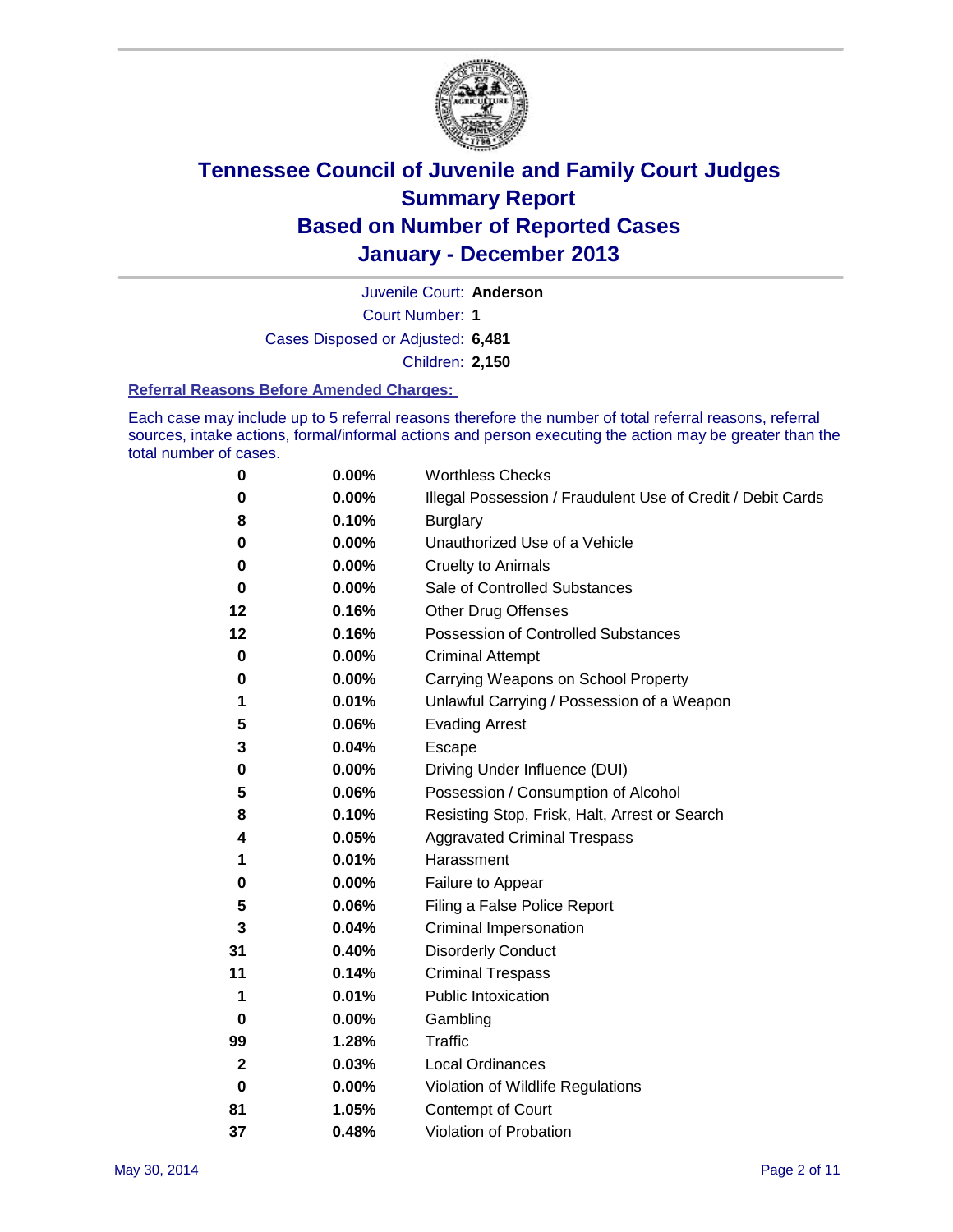

Court Number: **1** Juvenile Court: **Anderson** Cases Disposed or Adjusted: **6,481** Children: **2,150**

### **Referral Reasons Before Amended Charges:**

Each case may include up to 5 referral reasons therefore the number of total referral reasons, referral sources, intake actions, formal/informal actions and person executing the action may be greater than the total number of cases.

| 7,710       | 100.00%  | <b>Total Referrals</b>                 |
|-------------|----------|----------------------------------------|
| 81          | 1.05%    | Other                                  |
| 0           | 0.00%    | <b>Consent to Marry</b>                |
| 1           | 0.01%    | <b>Request for Medical Treatment</b>   |
| 452         | 5.86%    | <b>Child Support</b>                   |
| 18          | 0.23%    | Paternity / Legitimation               |
| 14          | 0.18%    | Visitation                             |
| 315         | 4.09%    | Custody                                |
| 0           | 0.00%    | <b>Foster Care Review</b>              |
| 0           | $0.00\%$ | <b>Administrative Review</b>           |
| 4,900       | 63.55%   | <b>Judicial Review</b>                 |
| 0           | 0.00%    | Violation of Informal Adjustment       |
| 0           | 0.00%    | <b>Violation of Pretrial Diversion</b> |
| 44          | 0.57%    | <b>Termination of Parental Rights</b>  |
| 1,141       | 14.80%   | Dependency / Neglect                   |
| 0           | 0.00%    | <b>Physically Abused Child</b>         |
| 0           | 0.00%    | Sexually Abused Child                  |
| 1           | 0.01%    | Violation of Curfew                    |
| 7           | 0.09%    | Violation of a Valid Court Order       |
| 12          | 0.16%    | Possession of Tobacco Products         |
| $\mathbf 0$ | 0.00%    | Out-of-State Runaway                   |
| 11          | 0.14%    | In-State Runaway                       |
| 111         | 1.44%    | Unruly Behavior<br>Truancy             |
| 78          | 1.01%    |                                        |
| 4           | 0.05%    | Violation of Aftercare                 |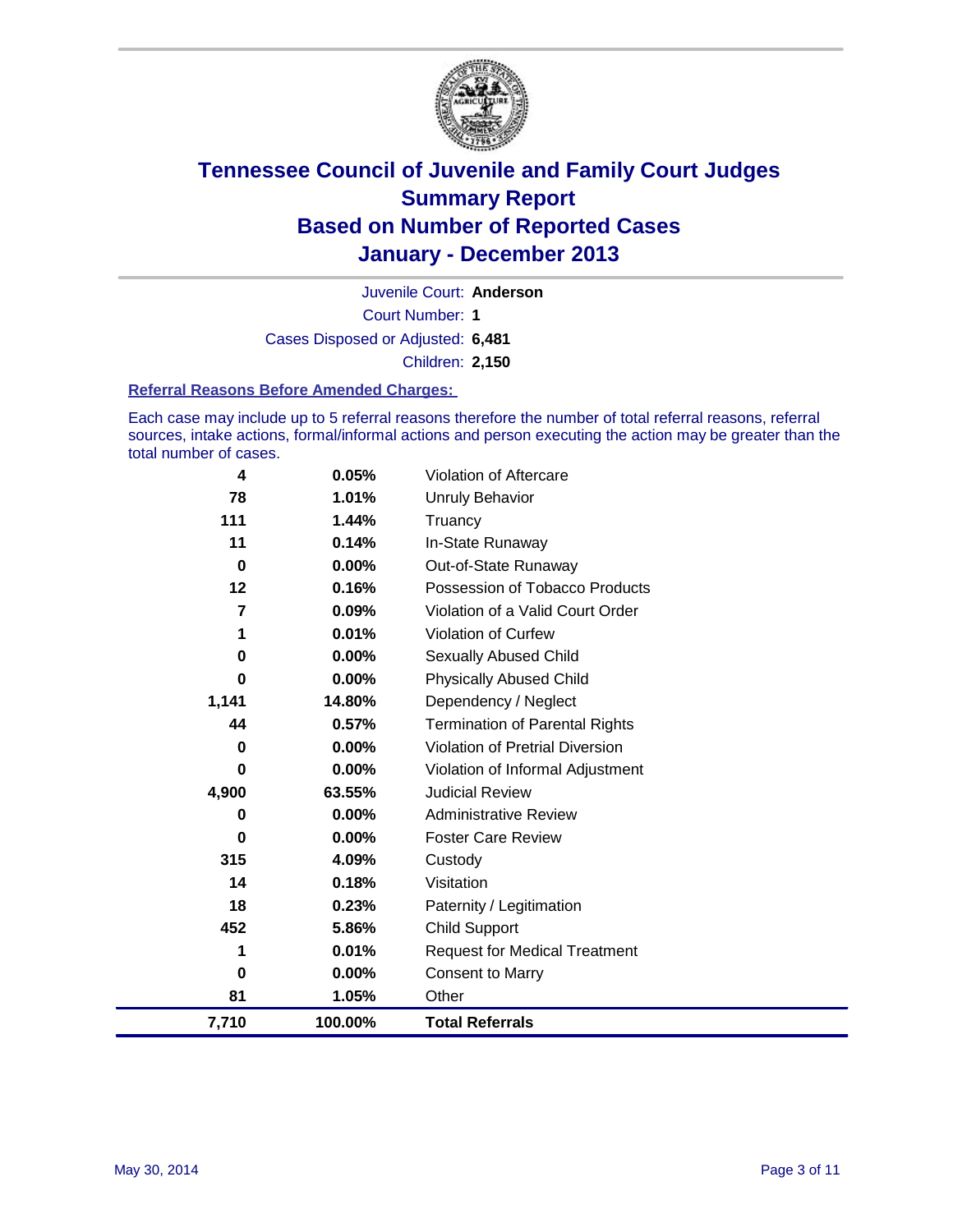

|                            |                                   | Juvenile Court: Anderson          |
|----------------------------|-----------------------------------|-----------------------------------|
|                            |                                   | <b>Court Number: 1</b>            |
|                            | Cases Disposed or Adjusted: 6,481 |                                   |
|                            |                                   | <b>Children: 2,150</b>            |
| <b>Referral Sources: 1</b> |                                   |                                   |
| 422                        | 5.47%                             | Law Enforcement                   |
| 239                        | 3.10%                             | Parents                           |
| 79                         | 1.02%                             | Relatives                         |
| 13                         | 0.17%                             | Self                              |
| 126                        | 1.63%                             | School                            |
| 0                          | 0.00%                             | <b>CSA</b>                        |
| 1,200                      | 15.56%                            | <b>DCS</b>                        |
| 411                        | 5.33%                             | <b>Other State Department</b>     |
| 0                          | 0.00%                             | <b>District Attorney's Office</b> |
| 4,957                      | 64.29%                            | <b>Court Staff</b>                |
| 1                          | 0.01%                             | Social Agency                     |
| 16                         | 0.21%                             | <b>Other Court</b>                |
| 11                         | 0.14%                             | Victim                            |
| 0                          | 0.00%                             | Child & Parent                    |
| 0                          | 0.00%                             | Hospital                          |
| 1                          | 0.01%                             | Unknown                           |
| 234                        | 3.04%                             | Other                             |
| 7,710                      | 100.00%                           | <b>Total Referral Sources</b>     |
|                            |                                   |                                   |

### **Age of Child at Referral: 2**

| 2,150 | 100.00%    | <b>Total Child Count</b> |
|-------|------------|--------------------------|
|       | 0<br>0.00% | <b>Unknown</b>           |
| 838   | 38.98%     | Ages 19 and Over         |
| 212   | 9.86%      | Ages 17 through 18       |
| 225   | 10.47%     | Ages 15 through 16       |
| 138   | 6.42%      | Ages 13 through 14       |
| 101   | 4.70%      | Ages 11 through 12       |
| 636   | 29.58%     | Ages 10 and Under        |
|       |            |                          |

<sup>1</sup> If different than number of Referral Reasons (7710), verify accuracy of your court's data.

<sup>2</sup> One child could be counted in multiple categories, verify accuracy of your court's data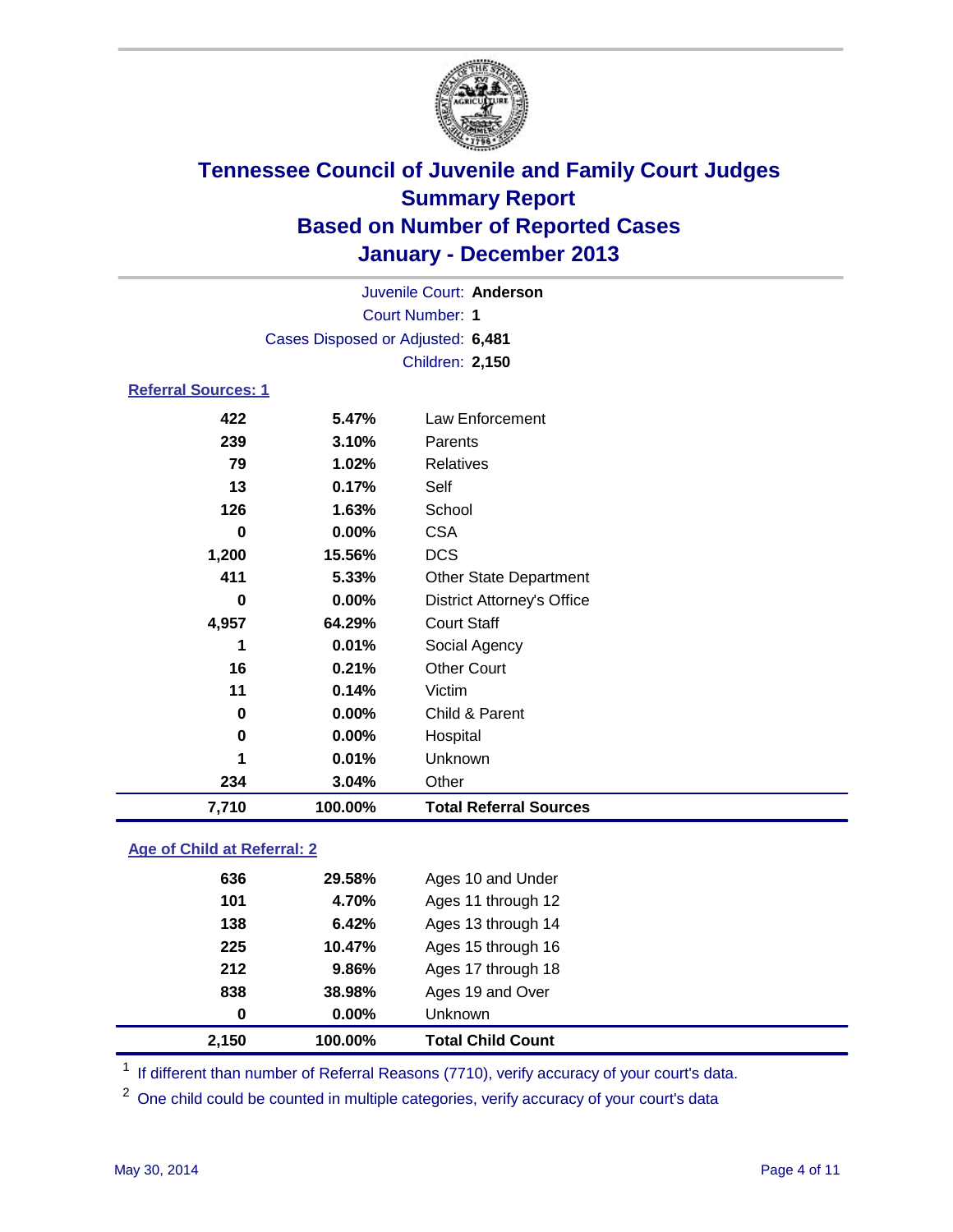

| Juvenile Court: Anderson                |                                   |                          |  |  |  |
|-----------------------------------------|-----------------------------------|--------------------------|--|--|--|
| Court Number: 1                         |                                   |                          |  |  |  |
|                                         | Cases Disposed or Adjusted: 6,481 |                          |  |  |  |
|                                         |                                   | Children: 2,150          |  |  |  |
| Sex of Child: 1                         |                                   |                          |  |  |  |
| 1,239                                   | 57.63%                            | Male                     |  |  |  |
| 885                                     | 41.16%                            | Female                   |  |  |  |
| 26                                      | 1.21%                             | Unknown                  |  |  |  |
| 2,150                                   | 100.00%                           | <b>Total Child Count</b> |  |  |  |
| Race of Child: 1                        |                                   |                          |  |  |  |
| 1,504                                   | 69.95%                            | White                    |  |  |  |
| 191                                     | 8.88%                             | African American         |  |  |  |
| 1                                       | 0.05%                             | Native American          |  |  |  |
| 4                                       | 0.19%                             | Asian                    |  |  |  |
| 14                                      | 0.65%                             | Mixed                    |  |  |  |
| 436                                     | 20.28%                            | Unknown                  |  |  |  |
| 2,150                                   | 100.00%                           | <b>Total Child Count</b> |  |  |  |
| <b>Hispanic Origin: 1</b>               |                                   |                          |  |  |  |
| 14                                      | 0.65%                             | Yes                      |  |  |  |
| 954                                     | 44.37%                            | <b>No</b>                |  |  |  |
| 1,182                                   | 54.98%                            | Unknown                  |  |  |  |
| 2,150                                   | 100.00%                           | <b>Total Child Count</b> |  |  |  |
| <b>School Enrollment of Children: 1</b> |                                   |                          |  |  |  |
| 593                                     | 27.58%                            | Yes                      |  |  |  |
| 597                                     | 27.77%                            | <b>No</b>                |  |  |  |
| 960                                     | 44.65%                            | Unknown                  |  |  |  |
| 2,150                                   | 100.00%                           | <b>Total Child Count</b> |  |  |  |

 $1$  One child could be counted in multiple categories, verify accuracy of your court's data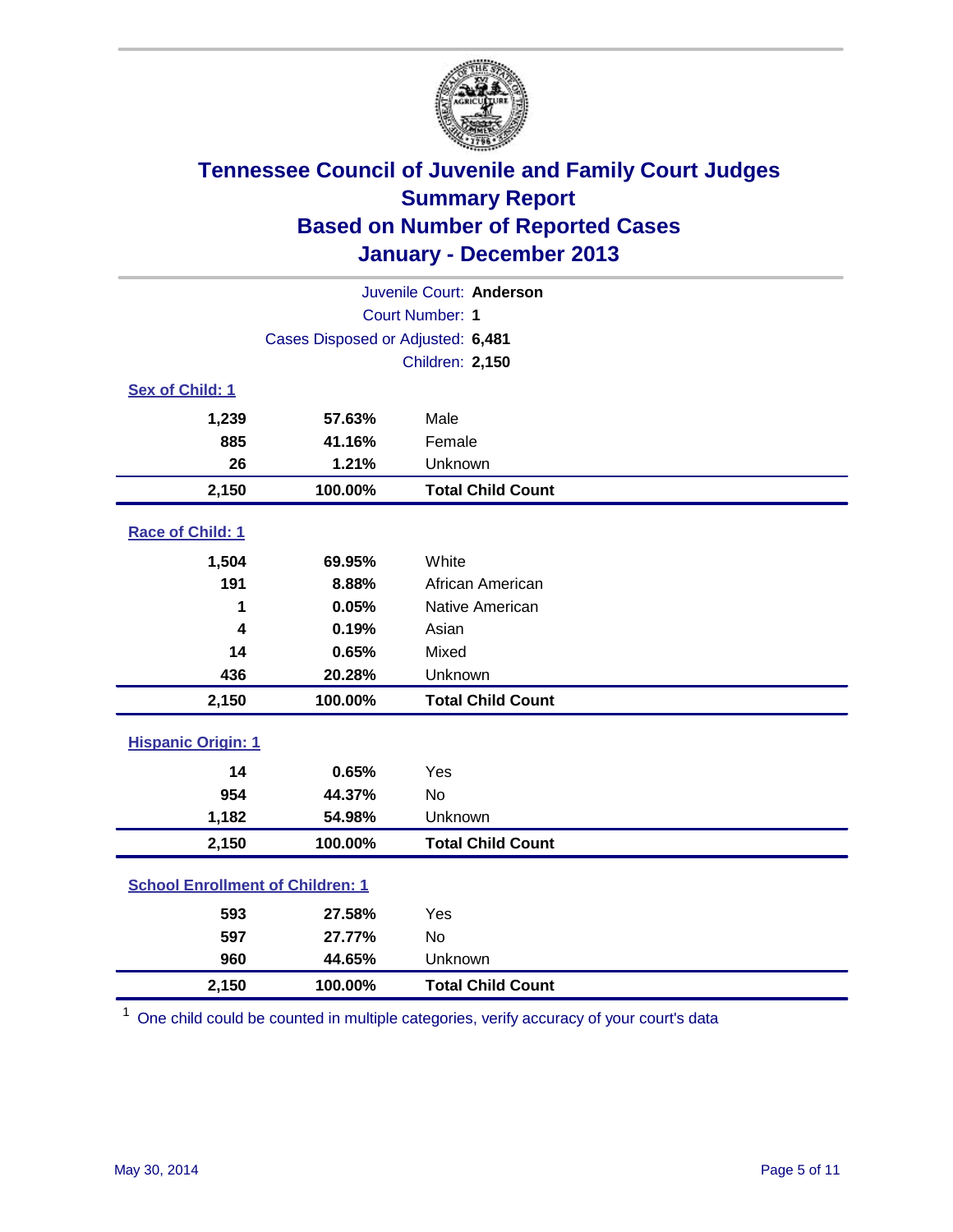

Court Number: **1** Juvenile Court: **Anderson** Cases Disposed or Adjusted: **6,481** Children: **2,150**

### **Living Arrangement of Child at Time of Referral: 1**

| 2,150 | 100.00%  | <b>Total Child Count</b>     |
|-------|----------|------------------------------|
| 182   | 8.47%    | Other                        |
| 801   | 37.26%   | <b>Unknown</b>               |
| 46    | 2.14%    | Independent                  |
| 4     | 0.19%    | In an Institution            |
| 0     | $0.00\%$ | In a Residential Center      |
| 1     | 0.05%    | In a Group Home              |
| 3     | 0.14%    | With Foster Family           |
| 1     | 0.05%    | <b>With Adoptive Parents</b> |
| 99    | 4.60%    | <b>With Relatives</b>        |
| 127   | $5.91\%$ | With Father                  |
| 713   | 33.16%   | With Mother                  |
| 9     | 0.42%    | With Mother and Stepfather   |
| 2     | 0.09%    | With Father and Stepmother   |
| 162   | 7.53%    | With Both Biological Parents |
|       |          |                              |

### **Type of Detention: 2**

| 6,481 | 100.00%  | <b>Total Detention Count</b> |
|-------|----------|------------------------------|
| 0     | 0.00%    | Other                        |
| 6,459 | 99.66%   | Does Not Apply               |
| 20    | 0.31%    | <b>Unknown</b>               |
| 0     | $0.00\%$ | <b>Psychiatric Hospital</b>  |
| 0     | 0.00%    | Jail - No Separation         |
| 0     | $0.00\%$ | Jail - Partial Separation    |
| 0     | 0.00%    | Jail - Complete Separation   |
| 2     | 0.03%    | Juvenile Detention Facility  |
| 0     | $0.00\%$ | Non-Secure Placement         |
|       |          |                              |

<sup>1</sup> One child could be counted in multiple categories, verify accuracy of your court's data

If different than number of Cases (6481) verify accuracy of your court's data.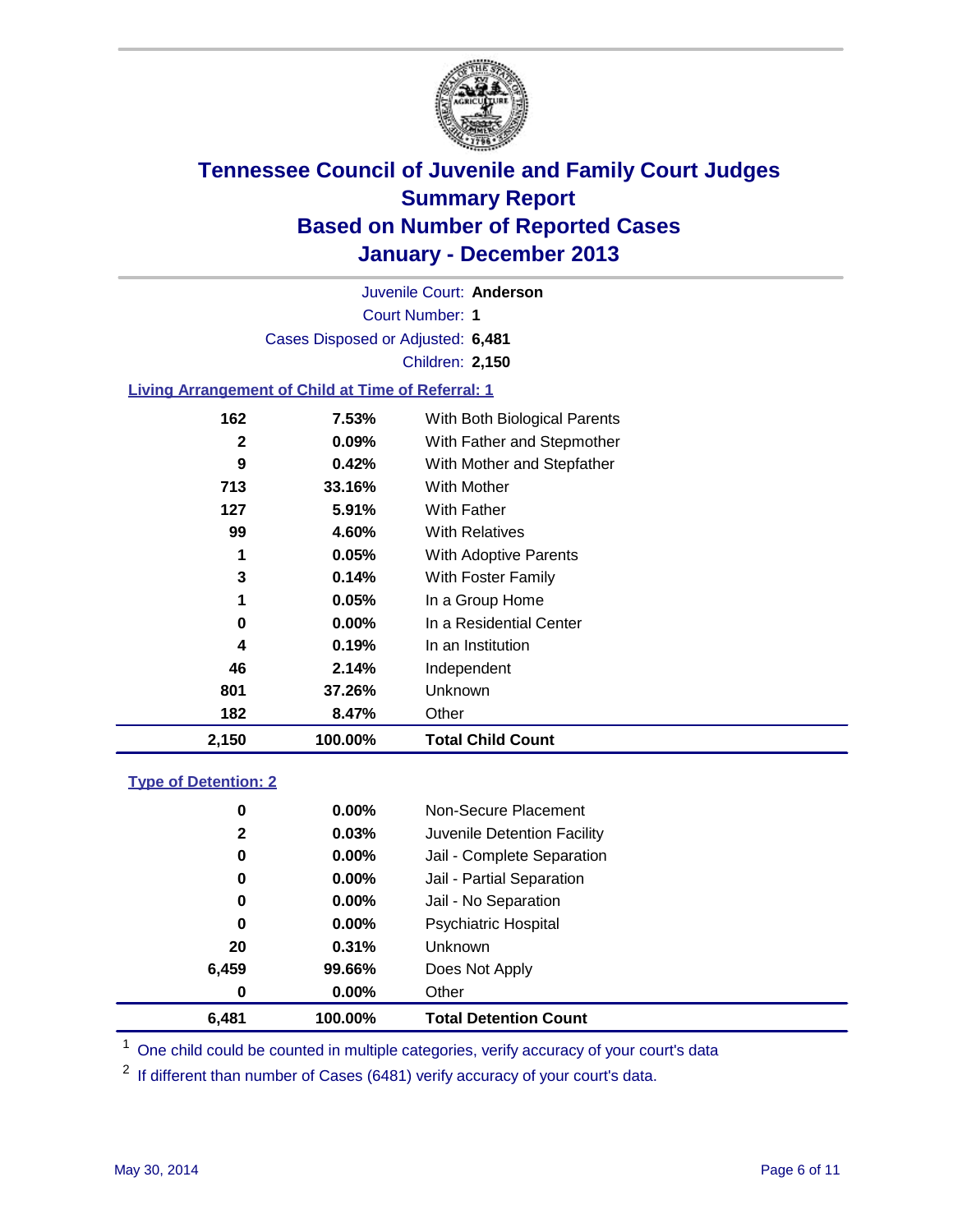

|                                                    |                                   | Juvenile Court: Anderson             |  |  |  |
|----------------------------------------------------|-----------------------------------|--------------------------------------|--|--|--|
|                                                    | Court Number: 1                   |                                      |  |  |  |
|                                                    | Cases Disposed or Adjusted: 6,481 |                                      |  |  |  |
|                                                    |                                   | Children: 2,150                      |  |  |  |
| <b>Placement After Secure Detention Hearing: 1</b> |                                   |                                      |  |  |  |
| 0                                                  | 0.00%                             | Returned to Prior Living Arrangement |  |  |  |
| 9                                                  | 0.14%                             | Juvenile Detention Facility          |  |  |  |
| 1                                                  | 0.02%                             | Jail                                 |  |  |  |
| 0                                                  | 0.00%                             | Shelter / Group Home                 |  |  |  |
| $\bf{0}$                                           | 0.00%                             | <b>Foster Family Home</b>            |  |  |  |
| $\bf{0}$                                           | 0.00%                             | <b>Psychiatric Hospital</b>          |  |  |  |
| 12                                                 | 0.19%                             | Unknown                              |  |  |  |
| 6,440                                              | 99.37%                            | Does Not Apply                       |  |  |  |
| 19                                                 | 0.29%                             | Other                                |  |  |  |
| 6,481                                              | 100.00%                           | <b>Total Placement Count</b>         |  |  |  |
| <b>Intake Actions: 2</b>                           |                                   |                                      |  |  |  |
|                                                    |                                   |                                      |  |  |  |
| 2,706                                              | 35.10%                            | <b>Petition Filed</b>                |  |  |  |
| 1                                                  | 0.01%                             | <b>Motion Filed</b>                  |  |  |  |
| 67                                                 | 0.87%                             | <b>Citation Processed</b>            |  |  |  |
| 0                                                  | 0.00%                             | Notification of Paternity Processed  |  |  |  |
| 4,900                                              | 63.55%                            | Scheduling of Judicial Review        |  |  |  |
| $\bf{0}$                                           | 0.00%                             | Scheduling of Administrative Review  |  |  |  |
| 0                                                  | 0.00%                             | Scheduling of Foster Care Review     |  |  |  |
| 0                                                  | 0.00%                             | Unknown                              |  |  |  |
| 3                                                  | 0.04%                             | Does Not Apply                       |  |  |  |
| 33                                                 | 0.43%                             | Other                                |  |  |  |
| 7,710                                              | 100.00%                           | <b>Total Intake Count</b>            |  |  |  |

<sup>1</sup> If different than number of Cases (6481) verify accuracy of your court's data.

 $2$  If different than number of Referral Reasons (7710), verify accuracy of your court's data.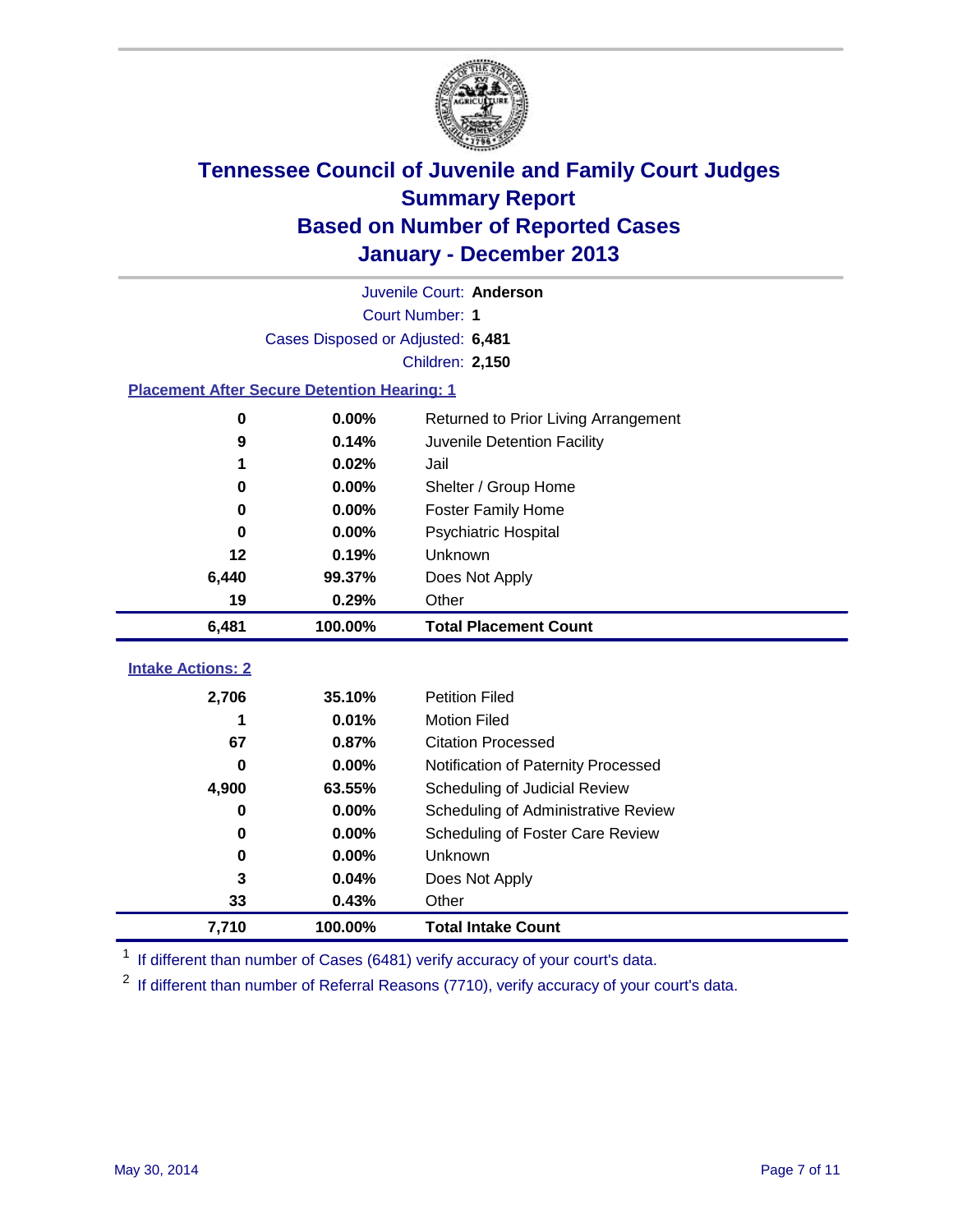

Court Number: **1** Juvenile Court: **Anderson** Cases Disposed or Adjusted: **6,481** Children: **2,150**

### **Last Grade Completed by Child: 1**

| 2,150        | 100.00% | <b>Total Child Count</b> |
|--------------|---------|--------------------------|
| 337          | 15.67%  | Other                    |
| 938          | 43.63%  | Unknown                  |
| 9            | 0.42%   | Never Attended School    |
| $\mathbf{2}$ | 0.09%   | Graduated                |
| 0            | 0.00%   | <b>GED</b>               |
| 0            | 0.00%   | Non-Graded Special Ed    |
| 5            | 0.23%   | 12th Grade               |
| 58           | 2.70%   | 11th Grade               |
| 106          | 4.93%   | 10th Grade               |
| 75           | 3.49%   | 9th Grade                |
| 68           | 3.16%   | 8th Grade                |
| 69           | 3.21%   | 7th Grade                |
| 59           | 2.74%   | 6th Grade                |
| 26           | 1.21%   | 5th Grade                |
| 15           | 0.70%   | 4th Grade                |
| 19           | 0.88%   | 3rd Grade                |
| 32           | 1.49%   | 2nd Grade                |
| 23           | 1.07%   | 1st Grade                |
| 34           | 1.58%   | Kindergarten             |
| 16           | 0.74%   | Preschool                |
| 259          | 12.05%  | Too Young for School     |

| 2,150 | 100.00% | <b>Total Child Count</b> |  |
|-------|---------|--------------------------|--|
| 1,693 | 78.74%  | Unknown                  |  |
| 432   | 20.09%  | No                       |  |
| 25    | 1.16%   | Yes                      |  |
|       |         |                          |  |

One child could be counted in multiple categories, verify accuracy of your court's data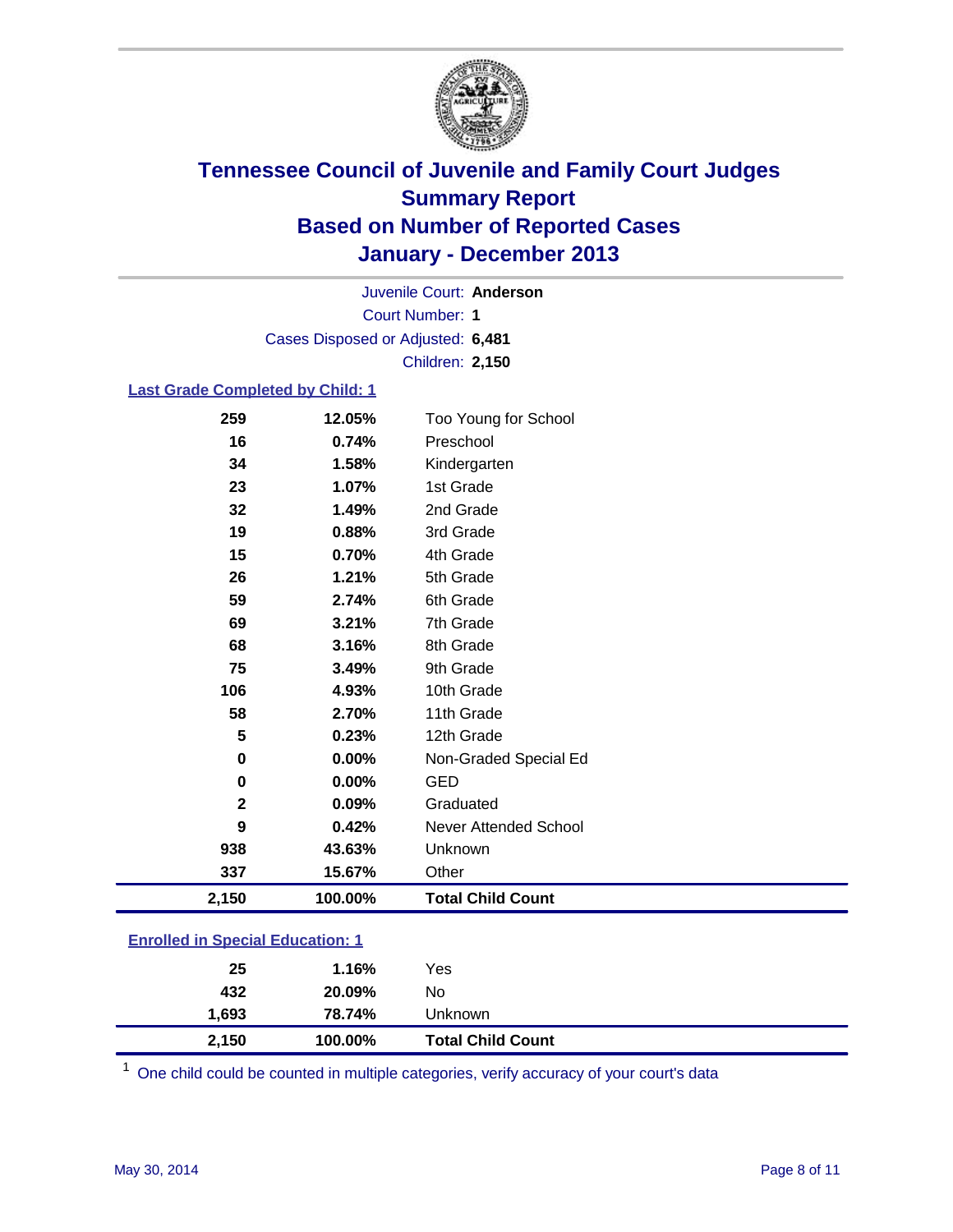

|                              |                                   | Juvenile Court: Anderson  |
|------------------------------|-----------------------------------|---------------------------|
|                              |                                   | Court Number: 1           |
|                              | Cases Disposed or Adjusted: 6,481 |                           |
|                              |                                   | Children: 2,150           |
| <b>Action Executed By: 1</b> |                                   |                           |
| 5,543                        | 71.89%                            | Judge                     |
| 2,159                        | 28.00%                            | Magistrate                |
| 4                            | 0.05%                             | <b>YSO</b>                |
| 4                            | 0.05%                             | Other                     |
| 0                            | 0.00%                             | Unknown                   |
| 7,710                        | 100.00%                           | <b>Total Action Count</b> |

### **Formal / Informal Actions: 1**

| 240      | 3.11%    | Dismissed                                        |
|----------|----------|--------------------------------------------------|
| 16       | 0.21%    | Retired / Nolle Prosequi                         |
| 28       | 0.36%    | <b>Complaint Substantiated Delinquent</b>        |
| 1        | 0.01%    | <b>Complaint Substantiated Status Offender</b>   |
| 24       | 0.31%    | <b>Complaint Substantiated Dependent/Neglect</b> |
| 6        | 0.08%    | <b>Complaint Substantiated Abused</b>            |
| $\bf{0}$ | $0.00\%$ | <b>Complaint Substantiated Mentally III</b>      |
| 80       | 1.04%    | Informal Adjustment                              |
| 35       | 0.45%    | <b>Pretrial Diversion</b>                        |
| 0        | $0.00\%$ | <b>Transfer to Adult Court Hearing</b>           |
| 0        | $0.00\%$ | Charges Cleared by Transfer to Adult Court       |
| 2,434    | 31.57%   | Special Proceeding                               |
| 0        | $0.00\%$ | <b>Review Concluded</b>                          |
| 5        | 0.06%    | Case Held Open                                   |
| 4,841    | 62.79%   | Other                                            |
| 0        | $0.00\%$ | Unknown                                          |
| 7,710    | 100.00%  | <b>Total Action Count</b>                        |

<sup>1</sup> If different than number of Referral Reasons (7710), verify accuracy of your court's data.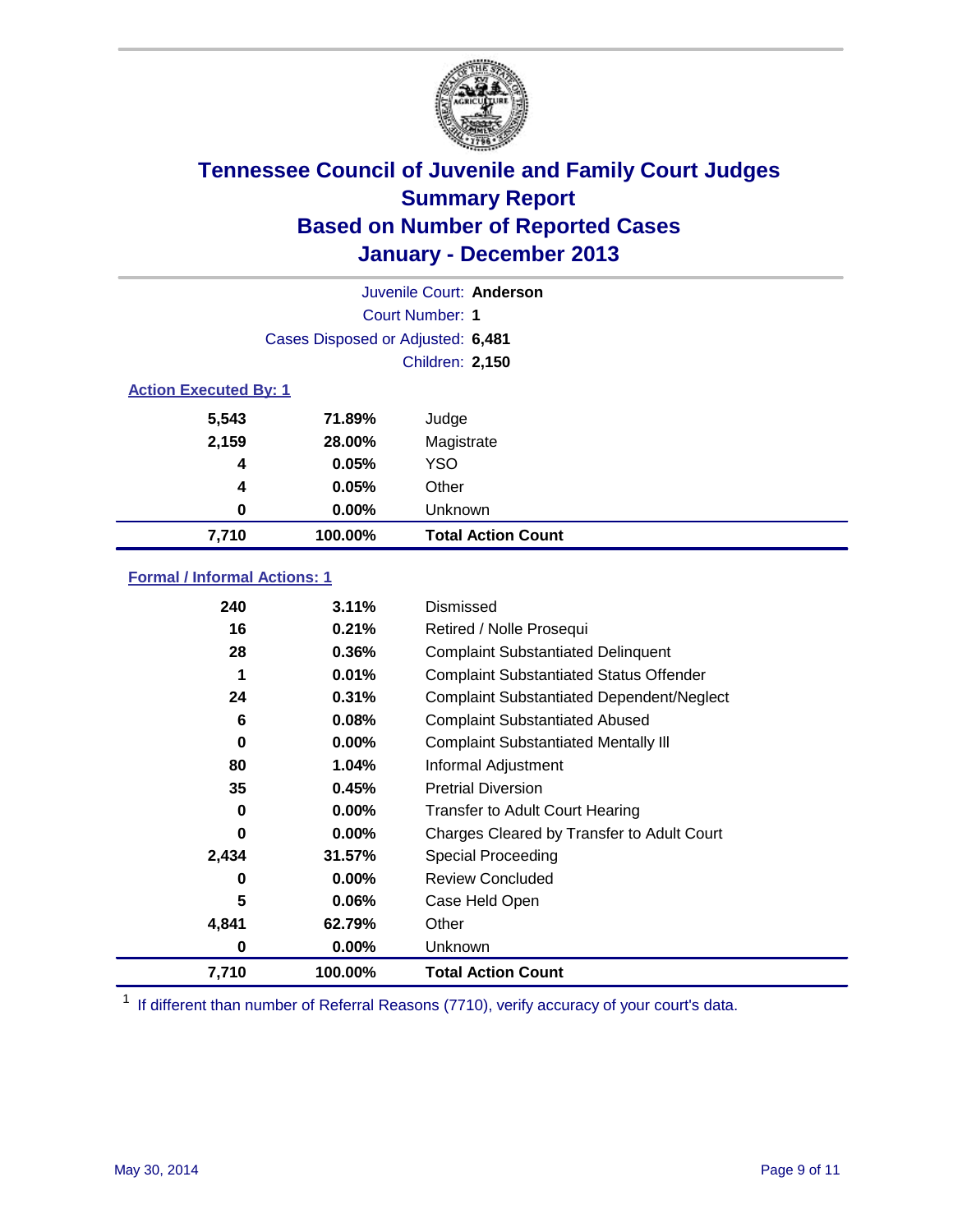

|                       |                                   | Juvenile Court: Anderson                              |
|-----------------------|-----------------------------------|-------------------------------------------------------|
|                       |                                   | <b>Court Number: 1</b>                                |
|                       | Cases Disposed or Adjusted: 6,481 |                                                       |
|                       |                                   | Children: 2,150                                       |
| <b>Case Outcomes:</b> |                                   | There can be multiple outcomes for one child or case. |
| 612                   | 5.35%                             | <b>Case Dismissed</b>                                 |
| 11                    | 0.10%                             | Case Retired or Nolle Prosequi                        |
| 0                     | 0.00%                             | Warned / Counseled                                    |
| 1,662                 | 14.54%                            | <b>Held Open For Review</b>                           |
| 122                   | 1.07%                             | Supervision / Probation to Juvenile Court             |
| 1                     | 0.01%                             | <b>Probation to Parents</b>                           |
| 34                    | 0.30%                             | Referral to Another Entity for Supervision / Service  |
| 50                    | 0.44%                             | Referred for Mental Health Counseling                 |
| 72                    | 0.63%                             | Referred for Alcohol and Drug Counseling              |
| 0                     | 0.00%                             | <b>Referred to Alternative School</b>                 |
| 3                     | 0.03%                             | Referred to Private Child Agency                      |
| 22                    | 0.19%                             | Referred to Defensive Driving School                  |
| 20                    | 0.17%                             | Referred to Alcohol Safety School                     |
| 6                     | 0.05%                             | Referred to Juvenile Court Education-Based Program    |
| 4                     | 0.03%                             | Driver's License Held Informally                      |
| 0                     | 0.00%                             | <b>Voluntary Placement with DMHMR</b>                 |
| 0                     | 0.00%                             | <b>Private Mental Health Placement</b>                |
| 0                     | 0.00%                             | <b>Private MR Placement</b>                           |
| 0                     | 0.00%                             | Placement with City/County Agency/Facility            |
| 0                     | 0.00%                             | Placement with Relative / Other Individual            |
| 3                     | 0.03%                             | Fine                                                  |
| 248                   | 2.17%                             | <b>Public Service</b>                                 |
| 43                    | 0.38%                             | Restitution                                           |
| 0                     | 0.00%                             | <b>Runaway Returned</b>                               |
| 20                    | 0.17%                             | No Contact Order                                      |
| 0                     | $0.00\%$                          | Injunction Other than No Contact Order                |
| 14                    | 0.12%                             | <b>House Arrest</b>                                   |
| 49                    | 0.43%                             | <b>Court Defined Curfew</b>                           |
| 40                    | 0.35%                             | Dismissed from Informal Adjustment                    |
| 0                     | 0.00%                             | <b>Dismissed from Pretrial Diversion</b>              |
| 75                    | 0.66%                             | <b>Released from Probation</b>                        |
| 1                     | 0.01%                             | <b>Transferred to Adult Court</b>                     |
| 0                     | $0.00\%$                          | <b>DMHMR Involuntary Commitment</b>                   |